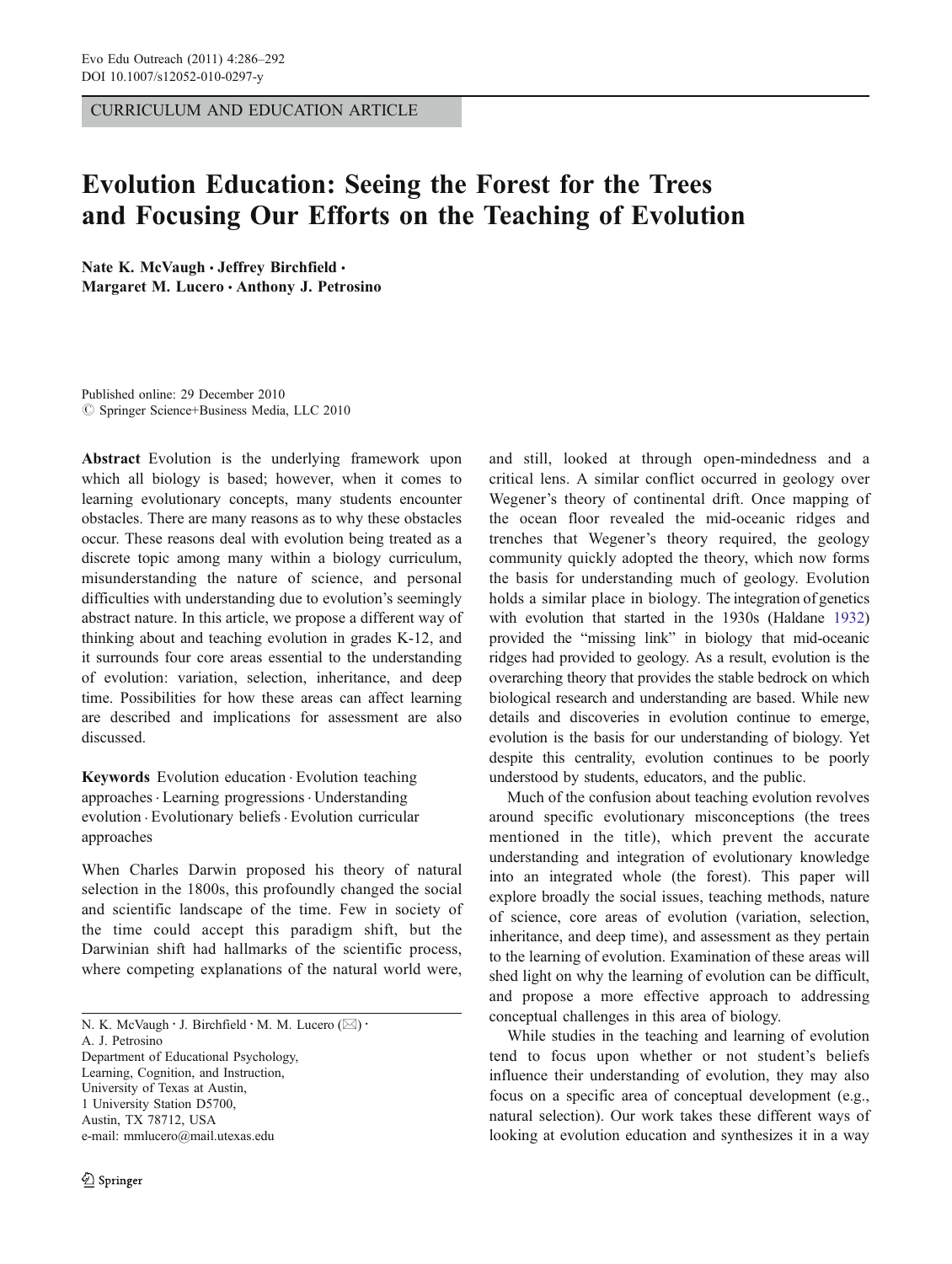that shows how each of these areas are interconnected, as well as how each plays upon the construction of understanding in the area of evolution education. This work was developed with a pragmatist theoretical frame in mind, meaning that we add to the current literature by providing a look at evolution through a cognitive research lens, and use this understanding to guide the development of a curriculum that will address these issues. Rather than concerning ourselves with attempts to change student religious beliefs, we suggest that education professionals focus on the cognitive and conceptual elements students need to integrate for an accurate understanding of evolution.

Central to science and evolution education is the problem that students, parents, and politicians believe they understand evolution, when in fact the vast majority do not. Overconfident self-assessments are resistant to correction. People lack the expertise to recognize their errors (Ehrlinger et al. [2008;](#page-5-0) Kruger and Mueller [2002](#page-6-0); Kruger and Dunning [1999,](#page-6-0) [2002](#page-6-0)) and so cannot address them. Even after extensive coursework in biology, many students believe that they understand evolution when in fact they score poorly in understanding and cling to misconceptions. For example, "students who have a long-held impression that evolution is predictably progressive, with the end goal being humans" (Alters and Nelson [2002,](#page-5-0) p. 1894), or the idea that "theory" is a synonym for "guess." The evolution teaching literature illustrates a wide variety of misconceptions (Alters and Nelson [2002](#page-5-0); Anderson et al. [2002](#page-5-0); Bishop and Anderson [1990](#page-5-0); Brumby [1984](#page-5-0); Ferrari and Chi [1998\)](#page-6-0).

## Social Issues

An ongoing concern of educators is the impact of religious resistance to science education in general, and evolution specifically. While this article is not intended to deal with this specific issue, we would be remiss in failing to mention it at all. Religiously based resistance to established science such as biological evolution and an ancient Earth and universe is quite common in both the U.S. and abroad. Many detailed histories of this movement exist (Eve and Harrold [1991](#page-6-0); Numbers [1992,](#page-6-0) [1998\)](#page-6-0), but there is little likelihood that such beliefs will die out, regardless of any amount of evidence to the contrary (Evans [2000a](#page-5-0)). As a result, science instructors will have to deal with pressure from parents, students, and politicians to defer to particular religious beliefs within the classroom. Such pressures have repeatedly failed in the courtroom, most recently in Dover, Pennsylvania. These rulings insure that science instructors are on firm legal ground when teaching evolution. So far as classroom advice goes, the instructor should point out that evolution is part of the curriculum, and that students are expected to demonstrate their understanding of it, just as they are expected to master other subjects. The instructor however should also point out that there is a difference between understanding something and believing it. In dealing with this issue in the classroom, the instructor should take advantage of the following observations.

A major public concern is that understanding evolution precludes religious belief (Brem et al. [2003\)](#page-5-0). While this may be true for sects that stress "literal" biblical interpretations, such groups are not representative of believers in general. Studies have repeatedly shown that for the large majority of believers, there is little connection between belief in evolution and an understanding of evolution (Bishop and Anderson [1990](#page-5-0); Lawson and Worsnop [1992;](#page-6-0) Lovely and Kondrick [2008](#page-6-0); Nussbaum and Sinatra [2003;](#page-6-0) Sinatra et al. [2003](#page-6-0)). Indeed, in nations more secular than the U.S. belief in evolution is more common, but public understanding is no better (Abraham-Silver and Kisiel [2008](#page-5-0); Dagher and BouJaoude [1997\)](#page-5-0). Conversely, students are able to understand evolution without believing in it. For example, Marcus Ross is a young earth creationist who was awarded a doctorate in geology from the University of Rhode Island (Ross [2007\)](#page-6-0). He and the faculty agreed that his personal beliefs were irrelevant to the quality of his work (Dean [2007](#page-5-0)). Finally, it should be noted that religious college students that engage in critical thinking about their religious beliefs actually show greater adherence to their faith than those who do not (Hammond and Hunter [1984](#page-6-0)).

Regardless of home, community beliefs, or education, many children in the U.S. move through a series of stages in their understanding of biological origins of species. Children aged five to 12 years in a Midwestern university town systematically moved from a mix of creationist and spontaneous generation explanations from ages 5.3 to 7.9, to an exclusive creationist stance at ages 8.1 to 10.2, and finally at ages 10.3 to 12.9 to either evolutionary or creationist explanations (Evans [2000b](#page-5-0)). This sequence appears to be a result of two factors—the development of abstract thinking, and attempts to incorporate new information into existing conceptions. Family endorsement of evolutionary or creationist explanations had no impact on acceptance.

#### Teaching Methods

The literature on student learning shows that even young students have the ability to reason scientifically if given an appropriate context. For example, first (ages five to six) and second grade (ages six to seven) students were able to use scientific reasoning to answer questions in three different contexts (Lehrer and Schauble, [2005](#page-6-0)). Having students work their way through problems provides a genuine basis for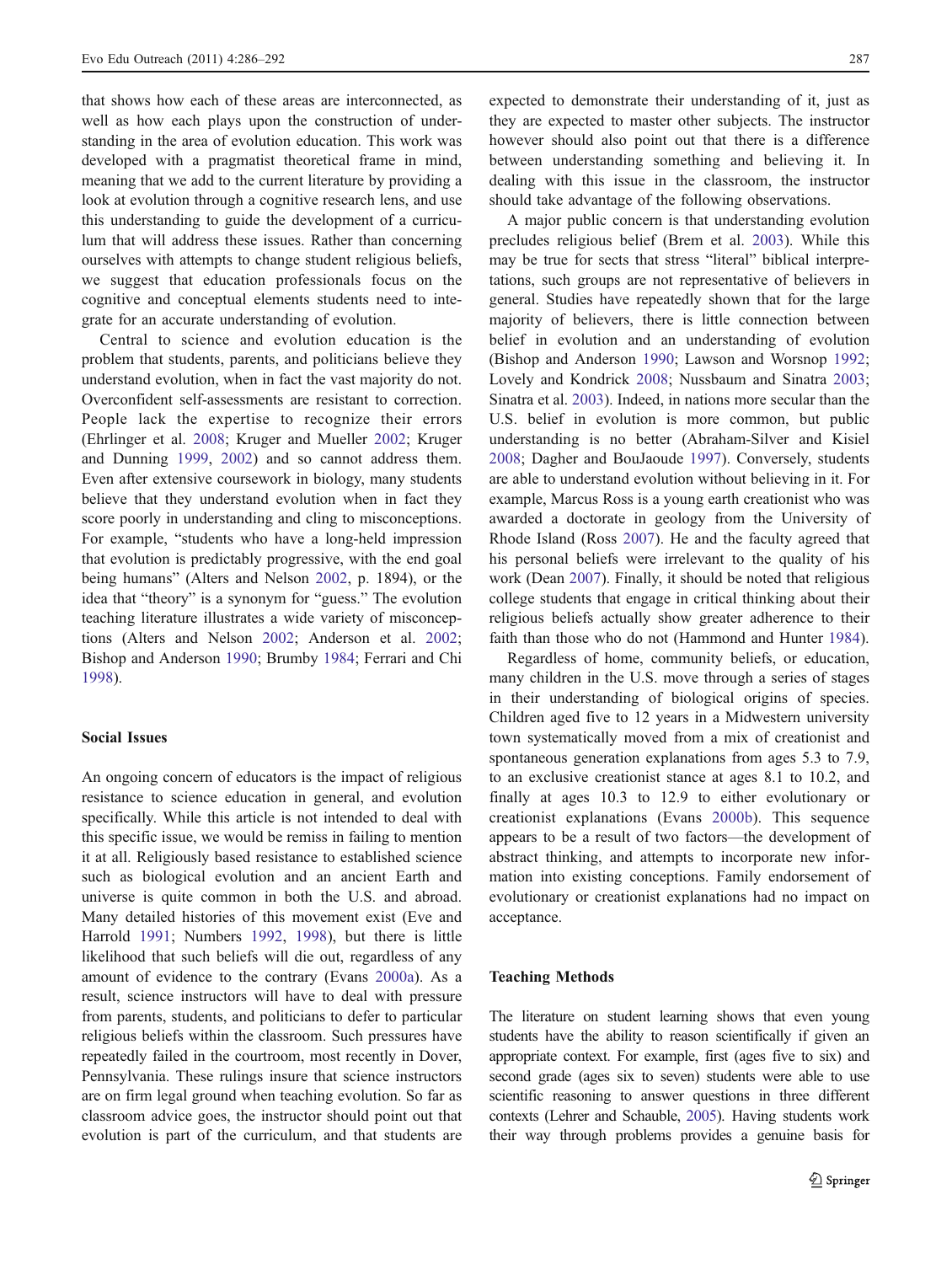<span id="page-2-0"></span>learning to occur and allows them to connect terminology with concepts in a meaningful way.

Students have demonstrated scientific reasoning with the utilization and testing of Lamarckian and Darwinian models of speciation (Firenze [1997](#page-6-0); Geraedts and Boersma [2006](#page-6-0)). Jensen and Finley ([1996\)](#page-6-0) compared a typical textbook presentation of evolution with an approach that traced the history of ideas about the origin of species from before Darwin through the introduction of his theory, including historical experiments. The historical method produced significantly better understanding in both lecture and paired problem solving.

These approaches all concentrated on contrasting preconceptions with tested scientific explanations. By pairing both conceptions, the student is able to compare misconceptions with actual scientific evidence and to see how these kinds of activities contribute to our understanding (Chinn and Brewer [1993;](#page-5-0) Kendeou and van den Broek [2005,](#page-6-0) [2007;](#page-6-0) Nussbaum and Sinatra [2003;](#page-6-0) van den Broek and Kendeou [2008\)](#page-6-0).

Children universally adopt misconceptions about the origin of species regardless of the culture in which they were raised (Evans [2000b\)](#page-5-0). For example, during the early to mid-elementary years, fourth through sixth grade children (ages eight to 11) reliably hold essentialist views about living organisms. Species are viewed as being fixed and immutable natural expressions of an underlying "ideal form" for that particular species. Several of these "naive creationist" beliefs are independent of religious beliefs, and thus may be addressed in the classroom. Educators are greatly helped in this endeavor through the intelligent design lobbying industry, which has steadfastly maintained that its publications are empirically based. Books and other media, such as Icons of Evolution (Wells [2002](#page-6-0)), Darwin on Trial (Johnson [1993](#page-6-0)), Darwin's Black Box (Behe [1996](#page-5-0)), and Ben Stein's Expelled (Sullivan et al. [2008](#page-6-0)), offer a rich source of misconceptions, and provide an excellent starting point for refutation.

Despite evolutionary theory being the foundation on which modern biology is built, it is poorly integrated into the biology curriculum. As Fail ([2008\)](#page-6-0) observes, "The public and their school administrative systems seem to have the view that there is 'biological science' and there is 'evolution.' This perceived separateness thus allows for the teaching of biological fact without consideration of how the facts got there" (p. 56).

In U.S. classrooms, evolution is traditionally segregated from the biology curriculum and introduced late in the year. This forces students either to construct a new understanding of biology as they integrate information, or more often to simply compartmentalize the information into isolated chunks, precluding in-depth understanding. Curricula have been developed that introduce evolution in the primary grades (Fail [2003](#page-6-0)), along with content that supports evolution such

as geology and statistics (Petrosino et al. [2003\)](#page-6-0) will produce a more understandable and effective curriculum.

# Nature of Science

It is within the realm of the nature of science that the misconception of how to treat theories, hypothesis, and laws are oftentimes perpetuated and fostered. Teachers and textbooks often suggest that the "scientific method" is a rigid sequence of steps, followed like a recipe and leading to irrefutable results. Such a conception ignores "historical" sciences such as astronomy, archaeology, geology, and biology in which theories integrate a wide number of observations through an explanatory framework.

Understanding how science operates is essential for being able to evaluate the strengths and limitations of science, along with evaluating different types of scientific knowledge (McComas et al. [1998\)](#page-6-0). Describing scientific understanding as a pre-determined, stepwise process leaves students with a distorted understanding of how science is actually conducted.

One promising area of reform is that of learning progressions. Learning progressions attempt to scaffold science concepts through organized, guided, and repeated exposures to science content and ways of thinking over the course of a student's schooling through several curricular units (Songer et al. [2009\)](#page-6-0). By organizing conceptual knowledge around a domain's core ideas, learning progressions provide the support needed for students to become adept at using questions and exploring data in ways similar to experts. More specifically, they describe "successively more sophisticated ways of thinking" within a content domain "that can follow one another as (students) learn about and investigate a topic over a broad span of time" (National Research Council [2007](#page-6-0), p. 219). In addition, learning progressions make use of the current research base on conceptual learning and understanding to inform the development of each factor with a learning progression, from identifying the ideas students should learn to assessing where students fall on the scale as defined by the learning progression (Krajcik et al. [2009\)](#page-6-0).

Instructional practices are directly linked to learning progressions, in that learning progressions value effective practices whose goals are to foster understanding by involving students in a variety of practices, including "gathering data through observation or experiment, representing data, reasoning—with oneself and others—about what data mean, and applying key ideas to new situations" (National Research Council [2007,](#page-6-0) p. 219). Traditional instruction practices are not compatible with the ideas underlying learning progressions, as these practices do not enable most students to achieve a comprehensive understanding of scientific frameworks and/or practices (National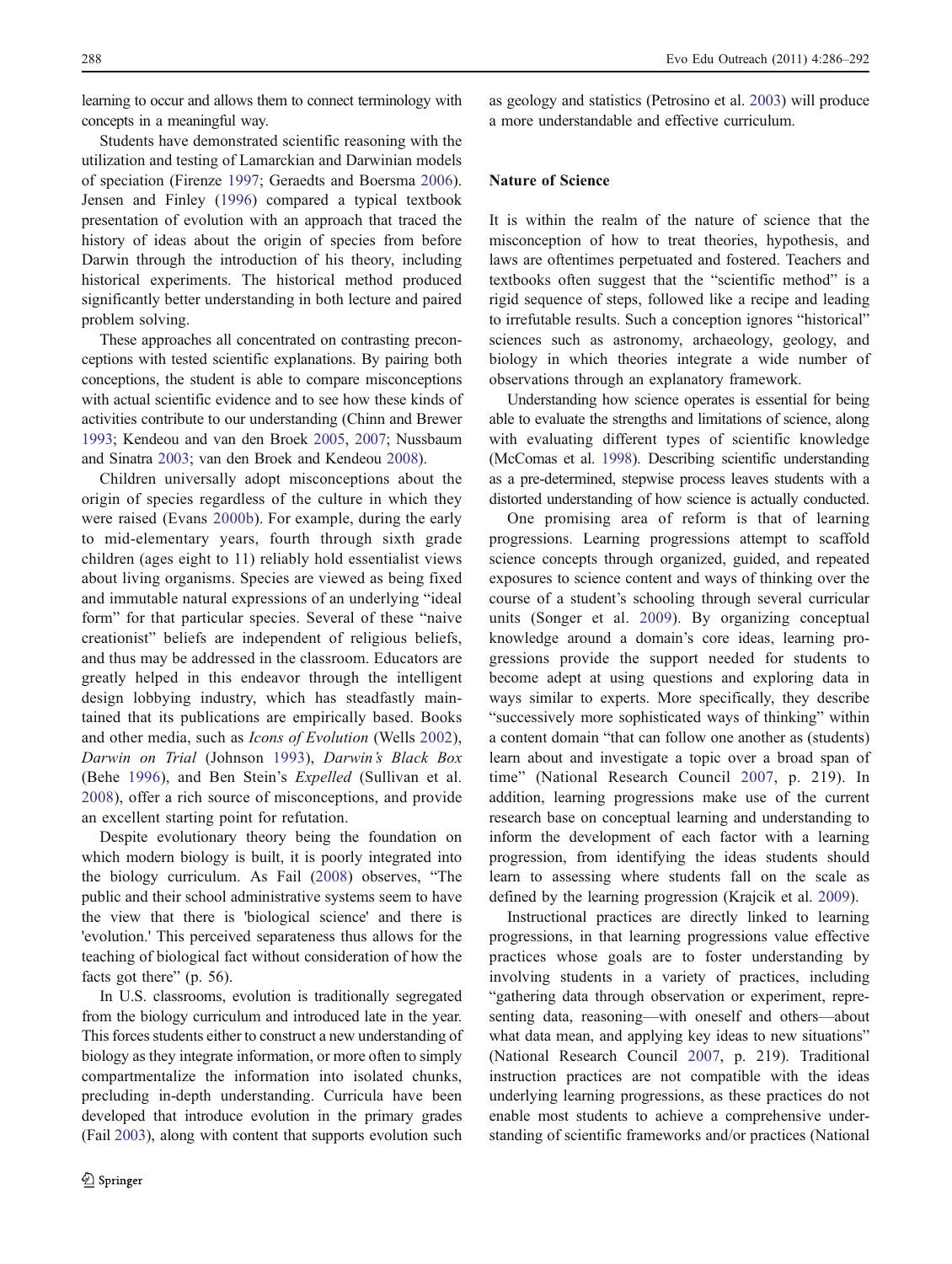Research Council [2007\)](#page-6-0). Rather than memorizing and operating from a fixed set of guidelines, students employ their expertise and experience to move between varying pieces of evidence and make connections that inform their understanding of natural phenomena. With regard to evolution and the nature of science, Catley et al. ([2005\)](#page-5-0) describe this in their schema as forms of argument. The "Inheritance" section describes the use of learning progressions in more detail.

A more comprehensive program in teaching teachers strategies for implementing scientific argumentation will help to facilitate this process. Teachers also will have to improve their own understanding of the nature and history of science. We now turn to four content areas that provide a foundation for students to develop an accurate understanding of evolutionary theory and facts.

# Core Areas

## Variation

A major challenge is student understanding of statistics. Authors have pointed to a statistical understanding of variation and probability as essential to an accurate understanding of evolution (Gould [1996](#page-6-0)). While statistics are often considered "too advanced" for younger students, fourth grade students have shown impressive understanding of statistics and reasoning when working through a series of exercises (Petrosino et al. [2003\)](#page-6-0). Similar results have been obtained with fifth grade students (Lehrer and Schauble [2004\)](#page-6-0). Teaching of variation at levels of schooling can occur with success. According to developmental work by Watson et al. ([2007\)](#page-6-0), when students at various grade levels had a good understanding of "lower level" variation concepts, they had a fairly high chance for progressing to more conceptually demanding levels. The students may not have necessarily mastered the concepts, but they were ready to learn about different aspects of variation, such as identifying trends in data. Improvements in understanding of evolution are observed when students practice with probabilistic reasoning (Alters [2005\)](#page-5-0), and focus on withinspecies variation (Ferrari and Chi [1998](#page-6-0)).

#### Selection

Gould [\(1996](#page-6-0)) proposes that the idea of natural selection is relatively simple and is based on three basic claims: (1) All organisms tend to produce more offspring than can survive; (2) there is variation among organisms within a population; and (3) this variation is passed down to future generations through inheritance. Since natural resources are limited, organisms best suited to their environment will leave more

(and better adapted) descendents. Despite appearing to be straightforward, the process of natural selection is frequently misunderstood by high school students (Demastes et al. [1995\)](#page-5-0), undergraduates (Bishop and Anderson [1990](#page-5-0)), biology majors (Dagher and BouJaoude [1997\)](#page-5-0), medical students (Brumby [1984](#page-5-0)), and science teachers (Nehm and Schonfeld [2007\)](#page-6-0). Many of these misconceptions are Lamarckian in nature, suggesting that organisms determine what features they need and pass them down to their offspring. According to Ferrari and Chi ([1998](#page-6-0)), this conception of an "intentional, event-like process" is innate to humans, who have a tendency to "perceive all processes as events" that are goal-oriented (p. 1248).

More is involved in inducing conceptual change in evolution than simply memorizing facts, and attempts at conceptual change cannot wait until students are in high school or college. For example, in order to combat naïve essentialism, metamorphosis can be taught at the elementary level (Evans [2008\)](#page-5-0). At the secondary level, having students understand genetic concepts should be achieved first (Banet and Ayuso [2003\)](#page-5-0). Student motivations in the classroom context also influence how easily and thoroughly a student learns about natural selection (Ferrari and Chi [1998](#page-6-0)). Thematic teaching of evolution is a step in the right direction. In a study of college biology majors, Nehm and Reilly ([2007\)](#page-6-0) found that students who were taught with an active-learning strategy with evolution as a common thread through all the units exhibited significant decreases in misconception as opposed to students who were taught with a more traditional lecturing style with one discrete unit on evolution. Instead of valuing test performance, promoting a classroom culture that encourages a mastery orientation to learning scientific concepts aids in inducing conceptual change in students' views.

## Inheritance

In looking at how traits are passed from one generation to the next, we find that most students fail to apply this knowledge to evolution, instead holding that individual "needs" lead to changes throughout the species (Bishop and Anderson [1990;](#page-5-0) Demastes et al. [1995\)](#page-5-0). These misconceptions are seen both in non-science students and students with a background in biology (Brumby [1984\)](#page-5-0). It is imperative that students are introduced to the concept of inheritance as a vehicle through which species change can occur and the evolutionary process can move onward. High school should not be the first time this concept is introduced; it can very easily be introduced at the elementary and secondary level.

Learning progressions, such as those mentioned in the "[Nature of Science](#page-2-0)" section, have been developed to encourage the understanding of evolution. As described earlier, learning progressions are descriptions of students'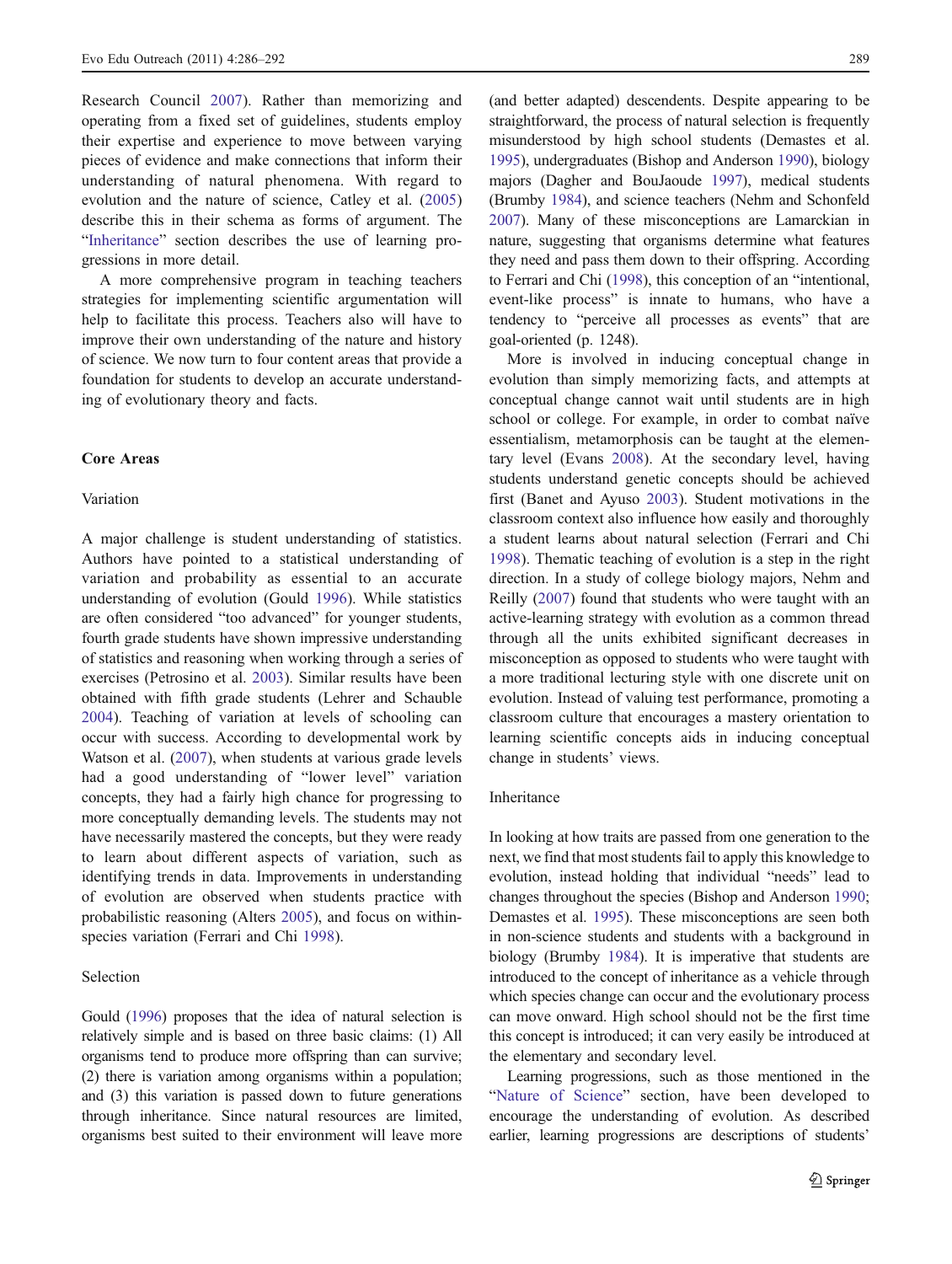increasingly complex ideas about a specific field of knowledge over time (Merritt et al. [2008\)](#page-6-0). Developing a learning progression involves centering instruction and assessment around a small number of major foundational concepts of a particular principle (e.g., diversity, variation, change, geologic processes in evolution) and these concepts serve as a collective "pathway" for learning throughout schooling (Catley et al. [2005\)](#page-5-0). Catley et al.'s ([2005\)](#page-5-0) primary focus was on how elementary and middle grade students could develop the skills needed to deal with evolution and its use as an overarching theme in the biological sciences. Student knowledge was significantly improved through a number of inquiry activities that strengthened their foundational understanding of evolution. The use of learning progressions can also help form a conceptual framework of an idea or set of ideas. A conceptual framework can be described as how topics and issues within a content area form meaningful relationships. It has been suggested that students are capable of building conceptual frameworks to deal with the understanding of speciation and inheritance even if they have had little introduction to the subject. As previously mentioned, however, elementary students' conceptual frameworks often take on more of an essentialist or creationist tone. As they try to deal with how and why species change over time, students expand previously developed mental constructs that can accommodate evolutionary change (Samarapungavan and Wiers [1997\)](#page-6-0). This integrated understanding avoids the problems associated with developing alternative, compartmentalized constructs that cannot be integrated. The scaffolding needed to deal with inheritance must be provided during the early years of science education, and this can be accomplished through the use of learning progression as explained by Catley et al. [\(2005](#page-5-0)).

Doing so will require science teacher education programs to become more adept at introducing this type of concept development in their programs. It is also necessary that we reach teachers who are already in the classroom and introduce them to the construct of using learning progressions for concept development. Using learning progressions will lead to a better understanding of inheritance and also helps the development of schema with which to analyze natural phenomena as a whole. This emphasizes how science is used to evaluate claims and develop an understanding of the natural world, a skill desperately needed as our students come of age in the twenty-first century.

#### Deep Time

The concept of deep time plays a substantial role in evolutionary theory, geology, and astronomy. Within a deep time framework it is understood that the universe has existed for a vast amount of millennia and Earth's age is approximately 4.5 billion years old (Dodick and Orion [2003b\)](#page-5-0).

However, in high school biology classrooms, the concept of deep time is rarely mentioned within a discussion of evolutionary theory, even though an understanding of longterm geologic processes is fundamental to mastering the evolutionary concepts. Deep time is poorly understood by the general public, and it has become increasingly evident that pre-service teachers also fail to fully grasp certain geologic events, such as mass extinctions and the appearance of different life forms, because of an insecure deep time cognitive framework (Trend [2000\)](#page-6-0). According to Trend [\(2001\)](#page-6-0), teachers' confidence with such concepts may be increased through their pre-service and in-service engagement with a variety of teaching and learning strategies, especially those that have constructivist tendencies.

Student understanding of deep time is particularly problematic because little research has paid attention to the cognitive basis for such understanding. Dodick and Orion [\(2003a](#page-5-0), [b\)](#page-5-0) developed the Geological Time Aptitude Test (GeoTAT) in order to identify the cognitive factors needed to understand and reconstruct geological systems and structures, such as fossil sequences. They identified three critical factors: (1) the transformation scheme, which describes the degree of change that occurs among a group of objects; (2) knowledge of geological processes, such as fossil formation; and (3) extracognitive factors, such as the understanding of spatial relationships (Dodick and Orion [2003a](#page-5-0)). In addition, Dodick and Orion suggested that some of the geological principles used in reconstructive thinking could be introduced as early as the seventh and eighth grades. While validating the GeoTAT (Dodick and Orion [2003a](#page-5-0)), they found that exposure to fieldwork enhanced high school student understanding of temporal organization, and it provided learning about the types of evidence that are necessary in understanding transformational sequences. Building on this work, Catley and Novick [\(2009](#page-5-0)) have suggested that deep time is poorly understood by high school and college students due in part to an overemphasis on microevolution, and that deep time should be taught with a relative approach using tree-thinking. Situating deep time within an evolutionary perspective, such as a tree-thinking framework, might go a long way in students' understanding of deep time. According to Catley and Novick, instead of presenting evolutionary "events in disembodied time" (p. 330), secondary teachers should present these events in a relative manner thereby giving students a "holistic trajectory" (p. 330) of such events.

#### Assessment

In assessing student knowledge of evolutionary concepts, it is to instructors' advantage if they are made aware of the variety of instruments that have been designed to measure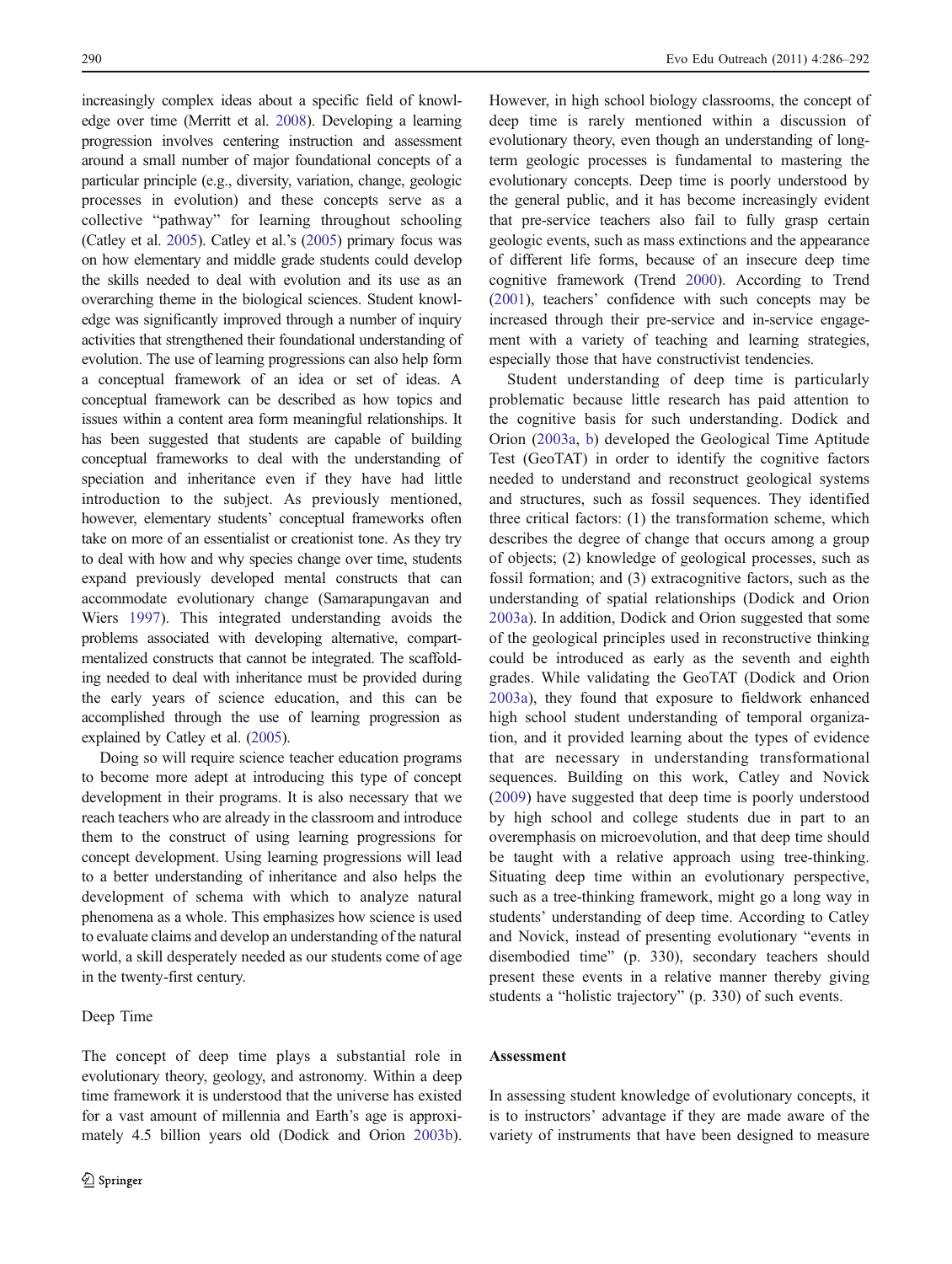<span id="page-5-0"></span>such knowledge. Little agreement however exists on what precisely should be measured by these instruments. Many instruments have been concerned with beliefs about evolution as opposed to knowledge of evolution (Brem et al. 2003), or have used qualitative methods that are too time consuming for regular classroom use (Demastes et al. 1995; Demastes et al. 1996; Ferrari and Chi [1998;](#page-6-0) Samarapungavan and Wiers [1997;](#page-6-0) Settlage [1994](#page-6-0)). Instructors interested in quantitative instruments should consult those created by Anderson et al. (2002), Bishop and Anderson (1990), and Settlage and Jensen [\(1996\)](#page-6-0), all of which assess distinct evolutionary concepts and can be used efficiently with large classes. Instructors may also wish to consider instruments that measure understanding of geological processes (Dodick and Orion 2003b), or the nature of science (Chen 2006). Regardless of instrument used, it is essential that instruments be validated against each other so that their usefulness may be assessed. It is suggested that a suitable governing body such as the American Association for the Advancement of Science work to validate and refine these instruments for national use.

### **Conclusions**

In this paper, we have tried to shed light on why the learning of biological evolution is so difficult. We have outlined a series of concept topics that are to be introduced and discussed in all biology classrooms so that students and teachers may develop a better understanding. We also propose that this introduction into evolutionary biology should not begin at the secondary level, but at the elementary and middle. While the perception is that older students may be better equipped cognitively to understand some topics, in actuality, properly constructed activities, such as the learning of statistical variability in the fifth grade, can provide a framework for developing a deeper understanding of the construction of science. This scaffolding, once built, can then be used by students to negotiate the complex waters of learning evolution and its place in all facets of the biological sciences.

As educators, education researchers, and policy makers, we should not get tied up in the rhetoric of intelligent design vs. evolution or the semantics of what constitutes a strength and a weakness. We should concern ourselves more with why the topics are difficult to comprehend and teach and how we might use this knowledge in curriculum development, public outreach, and assessment strategies. Let us not miss seeing the beauty of the forest due to the distraction of the trees.

# References

Abraham-Silver L, Kisiel J. Comparing visitors' conceptions of evolution: examining understanding outside the United States. Visit Stud. 2008;11(1):41–54.

- Alters B. Teaching biological evolution in higher education: methodological, religious, and nonreligious issues. Sudbury: Jones and Bartlett; 2005.
- Alters BJ, Nelson CE. Perspective: teaching evolution in higher education. Evolution: International Journal of Organic Evolution. 2002;56(10):1891–901.
- Anderson D, Fisher KM, Norman GJ. Development and evaluation of the conceptual inventory of natural selection. J Res Sci Teach. 2002;39(10):952–78.
- Banet E, Ayuso GE. Teaching of biological inheritance and evolution of living beings in secondary school. Int J Sci Educ. 2003;25:373–407.
- Behe MJ. Darwin's black box: the biochemical challenge to evolution. New York: Free Press; 1996.
- Bishop BA, Anderson CW. Student conceptions of natural selection and its role in evolution. J Res Sci Teach. 1990;27(5):415–27.
- Brem SK, Ranney M, Schindel J. Perceived consequences of evolution: college students perceive negative personal and social impact in evolutionary theory. Sci Educ. 2003;87(2):181–206.
- Brumby MA. Misconceptions about the concept of natural selection by medical biology students. Sci Educ. 1984;68(4):493–50.
- Catley KM, Novick LR. Digging deep: exploring college students' knowledge of macroevolutionary time. J Res Sci Teach. 2009;46 (3):311–32.
- Catley K, Lehrer R, Reiser B (2005) Tracing a prospective learning progression for developing understanding of evolution. In: National Academies Committee on Test Design for K-12 Science Achievement, 2005. National Academy of Sciences, Washington. pp. 2–67.
- Chen S. Development of an instrument to assess views on nature of science and attitudes toward teaching science. Sci Educ. 2006;90 (5):803–19.
- Chinn CA, Brewer WF. The role of anomalous data in knowledge acquisition: a theoretical framework and implications for science instruction. Rev Educ Res. 1993;63(1):1–49.
- Dagher ZR, BouJaoude S. Scientific views and religious beliefs of college students: the case of biological evolution. J Res Sci Teach. 1997;34(5):429–45.
- Dean C (2007). Believing scripture but playing by science's rules. New York Times. Retrieved from [http://www.nytimes.com/2007/02/12/](http://www.nytimes.com/2007/02/12/science/12geologist.html?ei=5094&en=aabaccdd1cf242ba&hp=&ex=1171256400&partner=homepage&pagewanted=print) [science/12geologist.html?ei=5094&en=aabaccdd1cf242ba](http://www.nytimes.com/2007/02/12/science/12geologist.html?ei=5094&en=aabaccdd1cf242ba&hp=&ex=1171256400&partner=homepage&pagewanted=print) [&hp=&ex=1171256400&partner=homepage&pagewanted=print](http://www.nytimes.com/2007/02/12/science/12geologist.html?ei=5094&en=aabaccdd1cf242ba&hp=&ex=1171256400&partner=homepage&pagewanted=print). Accessed 12 Feb 2007
- Demastes SS, Good RG, Peebles P. Students' conceptual ecologies and the process of conceptual change in evolution. Sci Educ. 1995;79(6):637–66.
- Demastes SS, Good RG, Peebles P. Patterns of conceptual change in evolution. J Res Sci Teach. 1996;33(4):407–31.
- Dodick J, Orion N. Cognitive factors affecting student understanding of geologic time. J Res Sci Teach. 2003a;40(4):415–42.
- Dodick J, Orion N. Measuring student understanding of geological time. Sci Educ. 2003b;87(5):708–31.
- Ehrlinger J, Johnson K, Banner M, Dunning D. Why the unskilled are unaware: further explorations of (absent) self-insight among the incompetent. Organ Behav Hum Decis Process. 2008;105(1):98– 121.
- Evans EM. Beyond Scopes: why creationism is here to stay. In: Rosengren KS, Johnson CN, Harris P, editors. Imagining the impossible: magical scientific and religious thinking in children. New York: Cambridge University Press; 2000a. p. 305–33.
- Evans EM. The emergence of beliefs about the origin of species in school-age children. Merrill Palmer Q. 2000b;46(2):221–54.
- Evans ME. Conceptual change and evolutionary biology: a developmental analysis. In: Vosniadou S, editor. International handbook of research on conceptual change. New York: Routledge; 2008. p. 263–94.